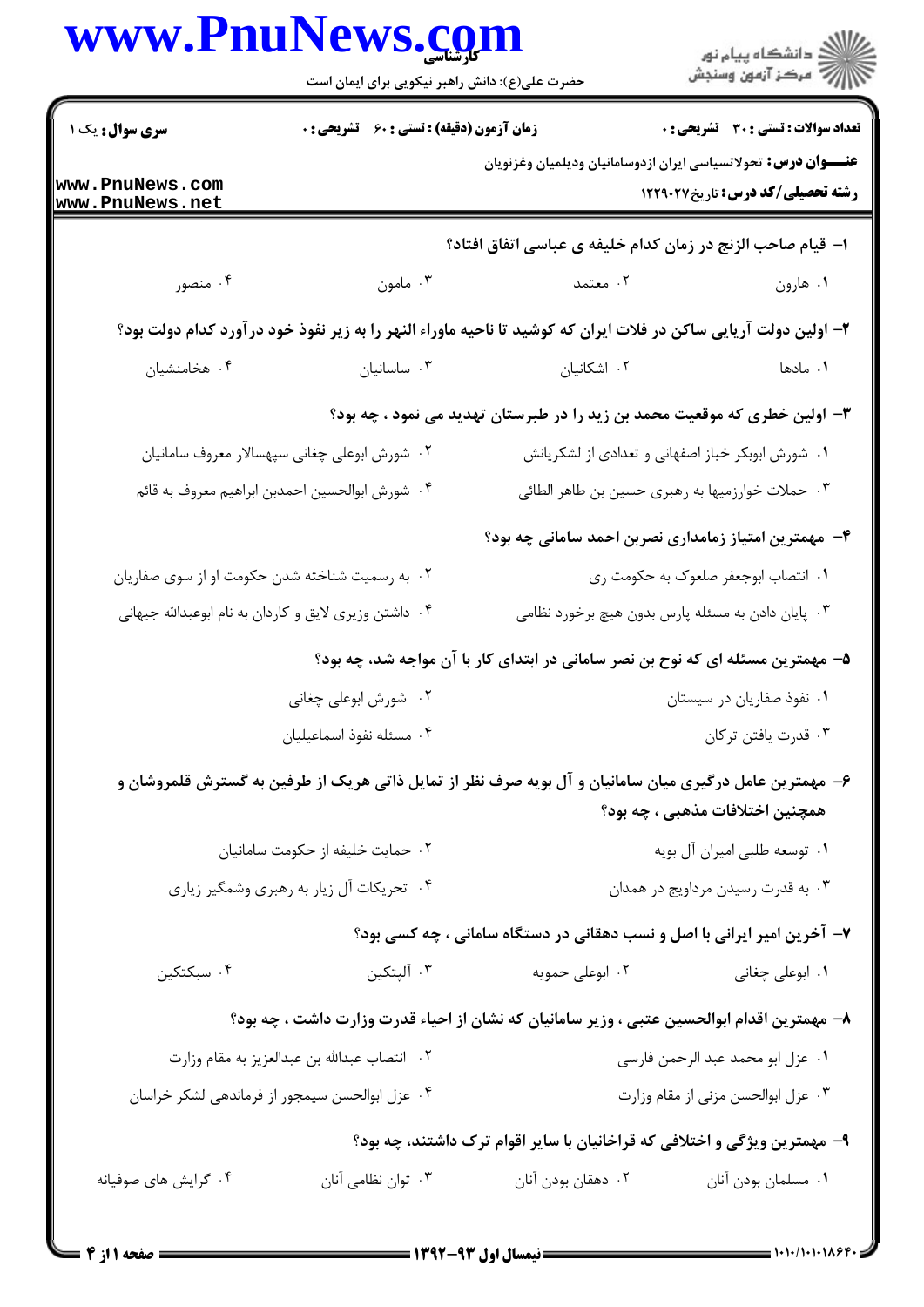|                                    | www.PnuNews.com<br>حضرت علی(ع): دانش راهبر نیکویی برای ایمان است                                           |                | ر<br>دانشڪاه پيام نور)<br>اڳ مرڪز آزمون وسنڊش                                                                                                |
|------------------------------------|------------------------------------------------------------------------------------------------------------|----------------|----------------------------------------------------------------------------------------------------------------------------------------------|
| <b>سری سوال : ۱ یک</b>             | <b>زمان آزمون (دقیقه) : تستی : 60 ٪ تشریحی : 0</b>                                                         |                | <b>تعداد سوالات : تستی : 30 ٪ تشریحی : 0</b>                                                                                                 |
| www.PnuNews.com<br>www.PnuNews.net |                                                                                                            |                | <b>عنــــوان درس :</b> تحولاتسیاسی ایران ازدوسامانیان ودیلمیان وغزنویان<br><b>رشته تحصیلی/کد درس:</b> تاریخ1۲۲۹۰۲۷                           |
|                                    | ۱۰− مشهورترین چهره ی دولت غزنوی که پس از تثبیت موقعیتش در غزنه فعالیت خویش را برای باز پس گرفتن  خراسان از |                | رقبا آغاز نمود، چه کسی بود؟                                                                                                                  |
| ۰۴ سبکتکین                         | ۰۳ آلپتکین                                                                                                 | ٠٢ سلطان مسعود | ٠١. سلطان محمود                                                                                                                              |
|                                    | 1۱– یکی از مهمترین دیوان های مرکزی دوره سامانیان که بر کار سایر دیوان ها نظارت داشت ، کدام دیوان بود؟      |                |                                                                                                                                              |
|                                    | ۰۲ دیوان محتسب                                                                                             |                | ۰۱ دیوان مستوفی                                                                                                                              |
|                                    | ۰۴ ديوان وزير                                                                                              |                | ۰۳ دیوان قضا                                                                                                                                 |
|                                    |                                                                                                            |                | ۱۲– در دوره سامانیان کدام دیوان سررشته امور مالی دولت را برعهده داشت؟                                                                        |
| ۰۴ ديوان اوقاف                     | ۰۳ دیوان استیفاء                                                                                           | ۰۲ دیوان شرف   | ٠١ ديوان سپاه                                                                                                                                |
|                                    |                                                                                                            |                | <b>۱۳</b> - قلب دولت سامانی کدام ناحیه بود؟                                                                                                  |
| ۰۴ ماوراءالنهر                     | ۰۳ طبرستان                                                                                                 | ۰۲ دیلم        | ۰۱ خراسان                                                                                                                                    |
|                                    |                                                                                                            |                | ۱۴– اساسی ترین رکن اقتصادی ایران در دوره ی سامانیان که تا دوره ی قاجار نیز جایگاه خویش را حفظ نمود ، چه بود؟                                 |
| ۰۴ کشاورزی                         | ۰۳ دامپروري                                                                                                | ۰۲ ماهیگیری    | ۰۱ صنعت                                                                                                                                      |
|                                    |                                                                                                            |                | ۱۵– کدام سلسله را به واسطه ی نقشی که در حفظ آداب و رسوم ، اعتقادات و فرهنگ و ادب فارسی داشتند، می توان احیاءگر<br>فرهنگ و ادب ایرانی برشمرد؟ |
| ۰۴ غزنويان                         | ۰۳ سامانیان                                                                                                | ۰۲ آل بويه     | ۰۱ دیلمیان                                                                                                                                   |
|                                    |                                                                                                            |                | ۱۶– کدام سرزمین خاستگاه دولت آل بویه است؟                                                                                                    |
| ۰۴ نیشابور                         | ۰۳ دیلم                                                                                                    | ۰۲ جيل         | ۰۱ طالش                                                                                                                                      |
|                                    |                                                                                                            |                | ۱۷−  داعی صغیر لقب کدام یک از علویان طبرستان بود؟                                                                                            |
|                                    | ۰۲ محمد بن زید                                                                                             |                | ۰۱ حسن بن قاسم                                                                                                                               |
|                                    | ۰۴ ابومحمد حسن بن علي الاطروش                                                                              |                | ۰۳ حسن بن زید                                                                                                                                |
|                                    |                                                                                                            |                | ۱۸- ً مرداویج پس از رسیدن به قدرت ، در اولین گام از مردم کدام شهر دلجویی نمود؟                                                               |
| ۰۴ قزوين                           | ۰۳ حلوان                                                                                                   | ۲. اصفهان      | ۰۱ همدان                                                                                                                                     |
|                                    |                                                                                                            |                | ۱۹– فتح کدام شهر توسط آل بویه را می توان آغاز شکل گیری دولتی جدید در تاریخ ایران قلمداد نمود؟                                                |
| ۰۴ نیشابور                         | ۰۳ کرج                                                                                                     | ۰۲ شیراز       | ۰۱ گرگان                                                                                                                                     |
|                                    |                                                                                                            |                |                                                                                                                                              |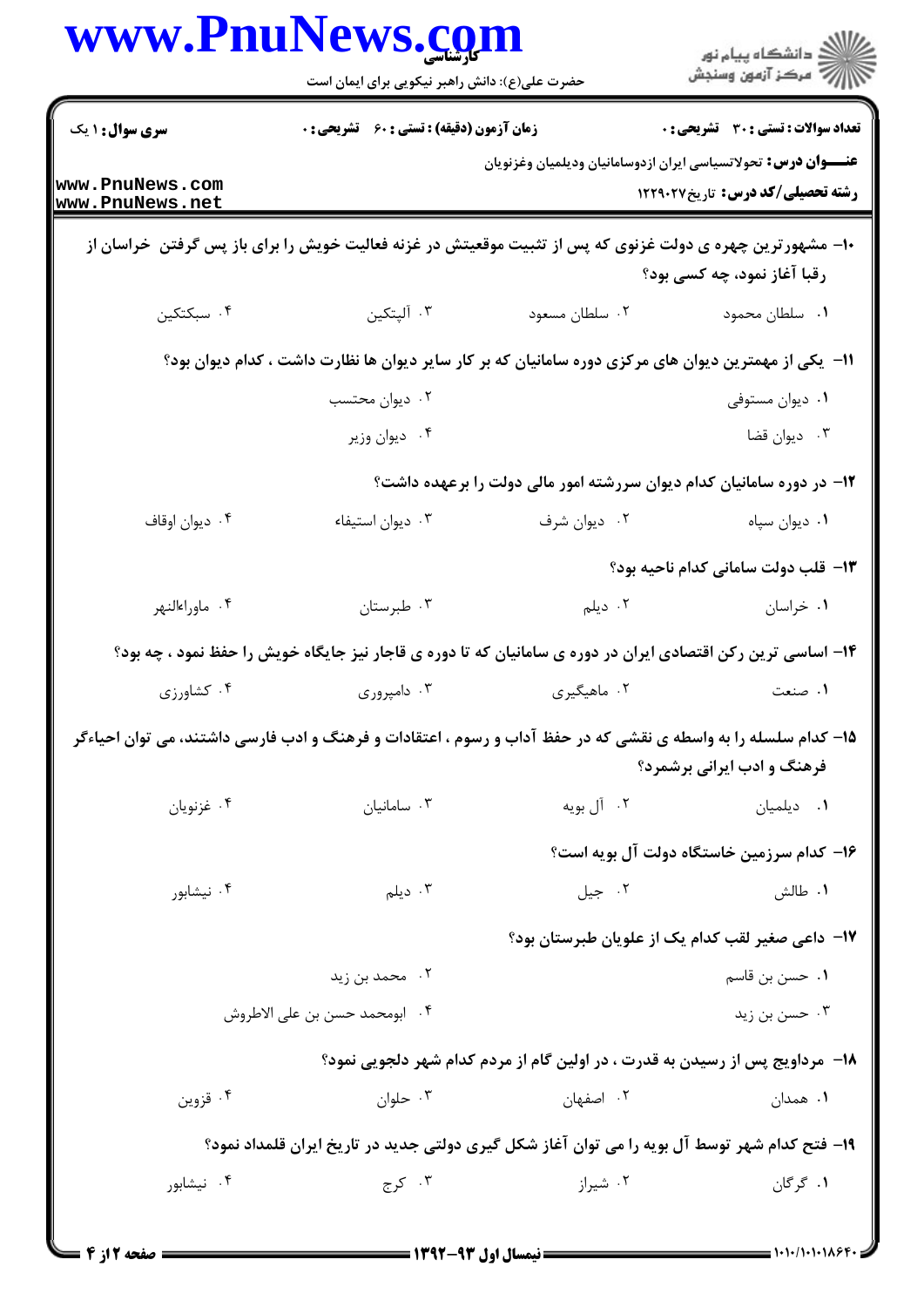|                                         | www.PnuNews.cg<br>حضرت علی(ع): دانش راهبر نیکویی برای ایمان است |                                                                                                 | د دانشڪاه پيام نور<br>ج⊤ مرڪز آزمون وسنڊش |  |  |
|-----------------------------------------|-----------------------------------------------------------------|-------------------------------------------------------------------------------------------------|-------------------------------------------|--|--|
| <b>سری سوال : ۱ یک</b>                  | <b>زمان آزمون (دقیقه) : تستی : 60 ٪ تشریحی : 0</b>              |                                                                                                 | تعداد سوالات : تستى : 30 قشريحى : 0       |  |  |
| www.PnuNews.com<br>www.PnuNews.net      |                                                                 | <b>عنــــوان درس :</b> تحولاتسیاسی ایران ازدوسامانیان ودیلمیان وغزنویان                         | <b>رشته تحصیلی/کد درس:</b> تاریخ ۱۲۲۹۰۲۷  |  |  |
|                                         |                                                                 | ۲۰- کدام امیر زیاری در سال ۳۶۰ ه.ق موفق شد از خلیفه المطیع لقب ظهیر الدوله را دریافت نماید؟     |                                           |  |  |
| ۰۴ انوشيروان                            | ۰۳ وشمگیر                                                       | ۰۲ قابوس                                                                                        | ۰۱ بیستون                                 |  |  |
|                                         |                                                                 | ۲۱−  یکی از مهمترین عواملی که دولت آل بویه را تحریک نمود تا در امور عراق مداخله نماید ، چه بود؟ |                                           |  |  |
|                                         | ٠٢ اوضاع داخلي نابسامان خلافت عباسي                             |                                                                                                 | ۰۱ وجود اختلاف میان وزرای قلم و شمشی      |  |  |
|                                         | ۰۴ وجود اختلاف میان امرای عرب و سپاه خلیفه                      | ۰۳ وجود اختلاف میان امرای ترک سپاه خلیفه                                                        |                                           |  |  |
|                                         |                                                                 | ۲۲- یکی از مهمترین مسائلی که آل بویه عراق با آن درگیر بودند ، چه بود؟                           |                                           |  |  |
|                                         | ۰۲ شورش ترکان                                                   |                                                                                                 | ۰۱ تحرکات نظامی رومیان                    |  |  |
|                                         | ۰۴ حمدانیان                                                     |                                                                                                 | ۰۳ بریدیان                                |  |  |
|                                         |                                                                 |                                                                                                 | ۲۳- اولین امیرالامرای آل بویه چه کسی است؟ |  |  |
| ۰۴ عضدالدوله                            | ۰۳ معزالدوله                                                    | ۰۲ عمادالدوله                                                                                   | ٠١ ركن الدوله                             |  |  |
|                                         |                                                                 | ۲۴- نخستین امیر بویه که دو وزیر برای اداره ی امور برگزید، چه کسی بود؟                           |                                           |  |  |
| ۰۴ عضدالدوله                            | ۰۳ معزالدوله                                                    | ٠٢ ركن الدوله                                                                                   | ٠١ عمادالدوله                             |  |  |
|                                         |                                                                 | ۲۵- در دوره ی آل بویه ستون فقرات اقتصاد ایران چه بود؟                                           |                                           |  |  |
| ۰۴ صنعت                                 | ۰۳ دامداری                                                      | ۰۲ کشاورزی                                                                                      | ۰۱ ماهیگیری                               |  |  |
|                                         |                                                                 | <b>۲۶</b> - نبرد «کَتَر »میان کدام دولت ها روی داد و نتیجه آن چه شد؟                            |                                           |  |  |
| ۰۲ غزنویان و قراخانیان - شکست قراخانیان |                                                                 | ۰۱ آل بویه و زیاریان – پیروزی آل بویه                                                           |                                           |  |  |
| ۰۴ سلجوقيان و غزنويان – شكست غزنويان    |                                                                 | ۰۳ سامانیان و قراخانیان - پیروزی سامانیان                                                       |                                           |  |  |
|                                         |                                                                 | ۲۷- مهمترین اولویت سلطان مسعود غزنوی پس از حل مسئله مکران چه بود؟                               |                                           |  |  |
|                                         | ۰۲ مسئله جبال                                                   | ٠١ مسئله خراسان                                                                                 |                                           |  |  |
| ۰۴ مسئله طبرستان                        |                                                                 |                                                                                                 | ۰۳ مسئله بخارا                            |  |  |
|                                         |                                                                 | ۲۸- مهمترین نتیجه ی نبرد دندانقان برای سلجوقیان چه بود؟                                         |                                           |  |  |
|                                         | ۰۲ از بین رفتن سلسله صفاری                                      |                                                                                                 | ٠١ تسلط آنان بر خراسان                    |  |  |
| ۰۴ تسلط آنان بر طبرستان                 |                                                                 |                                                                                                 | ۰۳ از بین رفتن دولت آل بویه               |  |  |